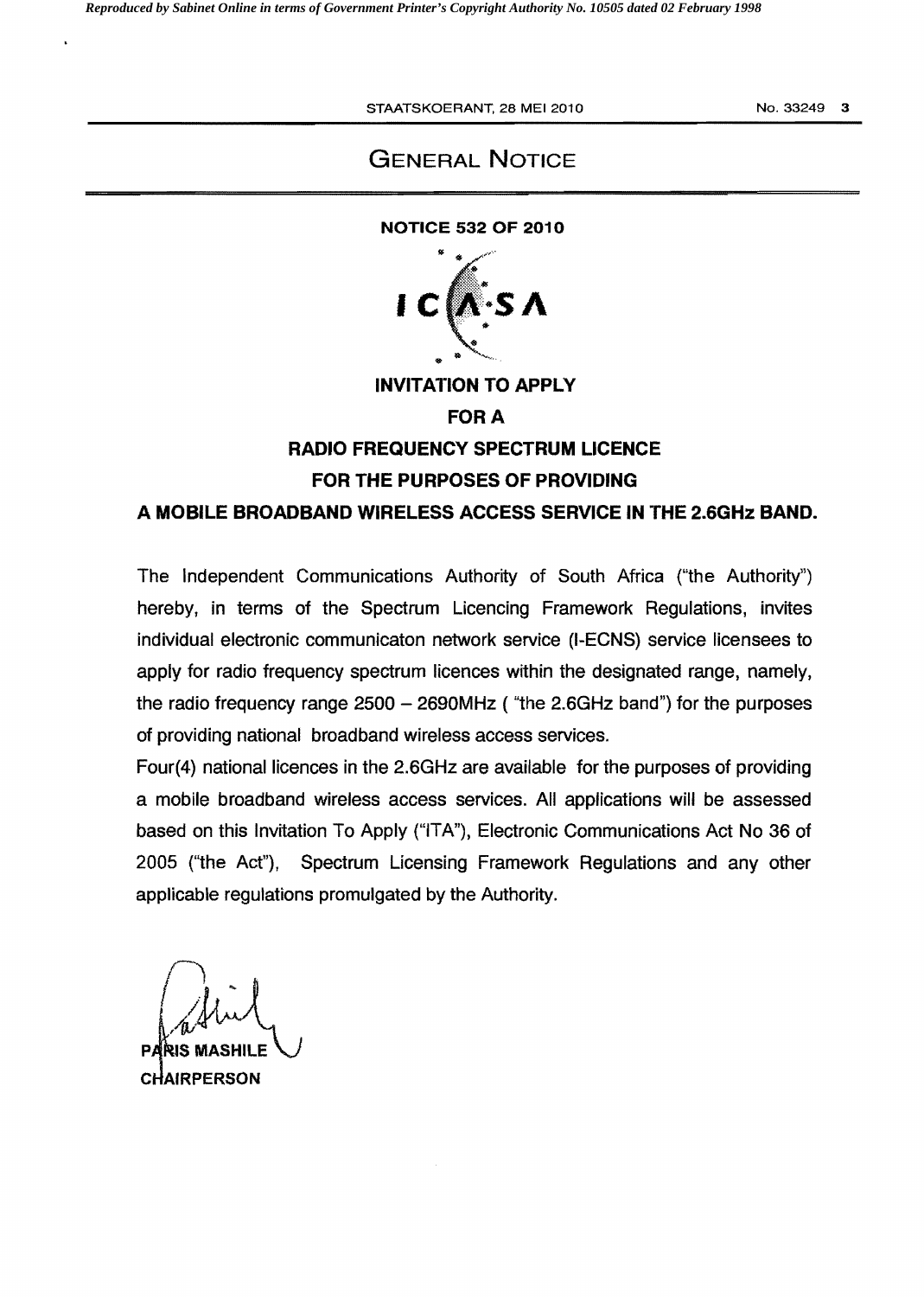BEFORE COMPLETING THE APPLICATION FORM, APPLICANTS MUST CAREFULLY READ THE NOTES UNDER SCHEDULE A AND ALSO REFER TO THE SPECTRUM LICENSING FRAMEWORK REGULATIONS , RELEVENT PROVISIONS OF THE ACT, AND ANY OTHER APPLICABLE REGULATIONS MADE BY THE AUTHORITY.

### Schedule A

1 . Applications must be made in writing.

2. Applications submitted must be in the format as provided in Schedule B. Applications must answer all questions set out in this application form fully. If any question is considered not applicable, please mark N/A with further explanation if necessary.

3. The applicant must provide the original plus ten (10) copies of the completed application form by the deadline.

4. All applications submitted to the Authority pursuant to this ITA will be made available for inspection by interested persons at the Authority's library situated at Block D, Pinmill Farm, 164 Katherine Street, SANDTON, Johannesburg.

5. Each application must be permanently bound (using either heat binding or spiral binding).

6. Each application must have a cover page with the name of the applicant, the licence being applied for and year of application on it.

7. The pages immediately following the cover must be the content pages which detail each section of the application and its page number.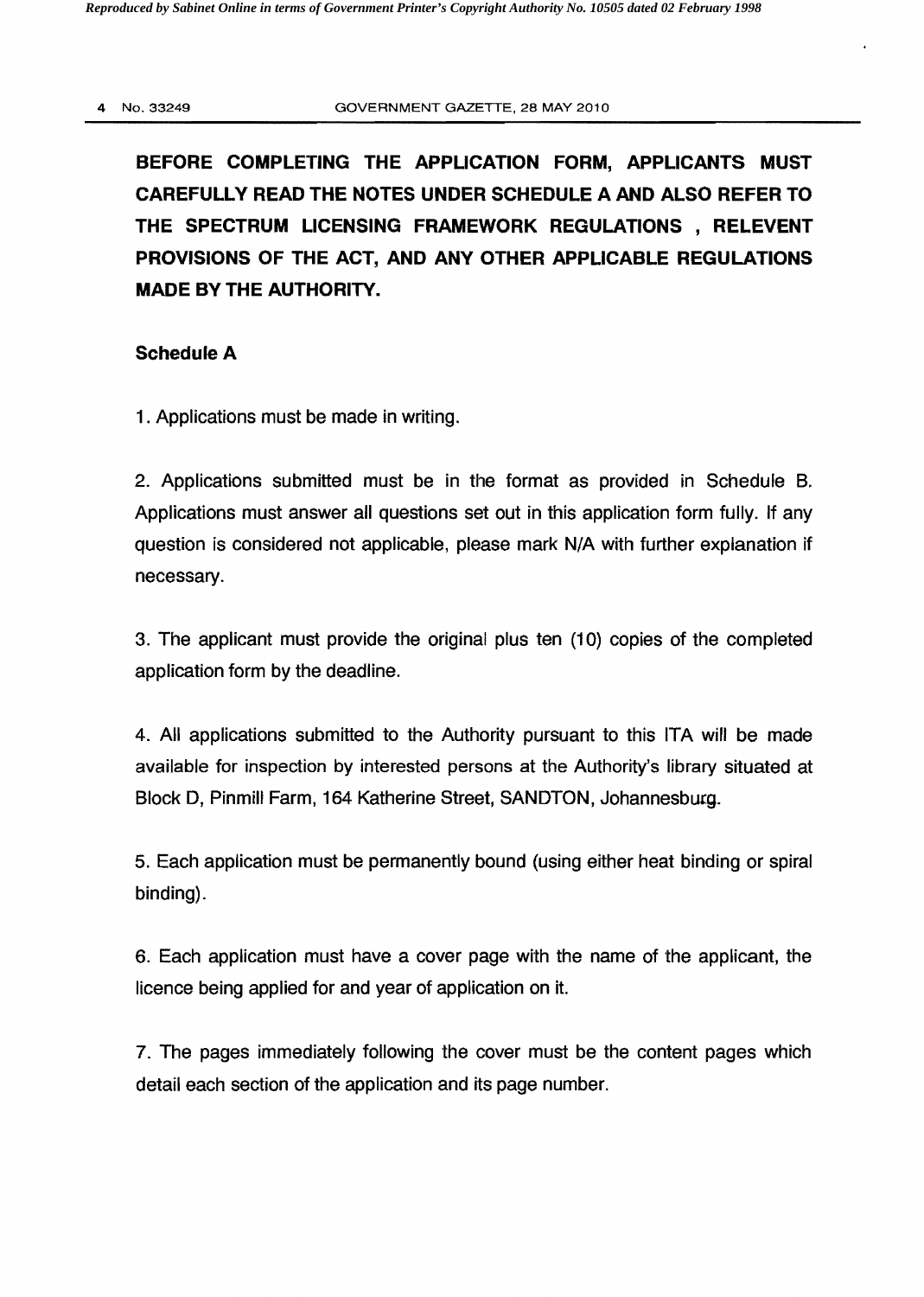#### STAATSKOERANT, 28 MEI 2010 1200 1200 1200 13249 15

## 8. The application must be properly bound and paginated.

9. In the event that the applicant has to submit its application in more than one part or volume, each part or volume must have a cover page. In this case the cover page must specify the number of the part or volume (i.e. Part one, Part Two or Volume One, Volume Two). Each volume or part must also have the full set of content pages and sequentially numbered as noted.

10. In terms of section 4D of the Independent Communications Authority of South Africa Act, Act 13 of 2000 ("ICASA Act"), Applicants may request that any part of the application be treated as confidential. The Authority may determine that an application or portions thereof are confidential and the Authority will inform applicants of the outcome within seven (7) days of receiving a request for confidentiality. If the request for confidentiality is refused, the Applicant making the request will be allowed to withdraw such applicable portions or waive the confidentiality as appropriate.

11. Applicants must apply for the bandwidth they require on the 2.6GHz band which must not exceed 30MHz.

12. Every application must be accompanied by proof of payment of a nonrefundable application fee of R 70 000.00 (Seventy Thousand Rands). The payment shall be in the form of an electronic transfer or via a direct deposit into the following ICASA bank account:

BANK: First National Bank BRANCH: Weirda Valley BRANCH CODE: 260950 ACCOUNT NO: 61037058222 REFERENCE: Name of the applicant.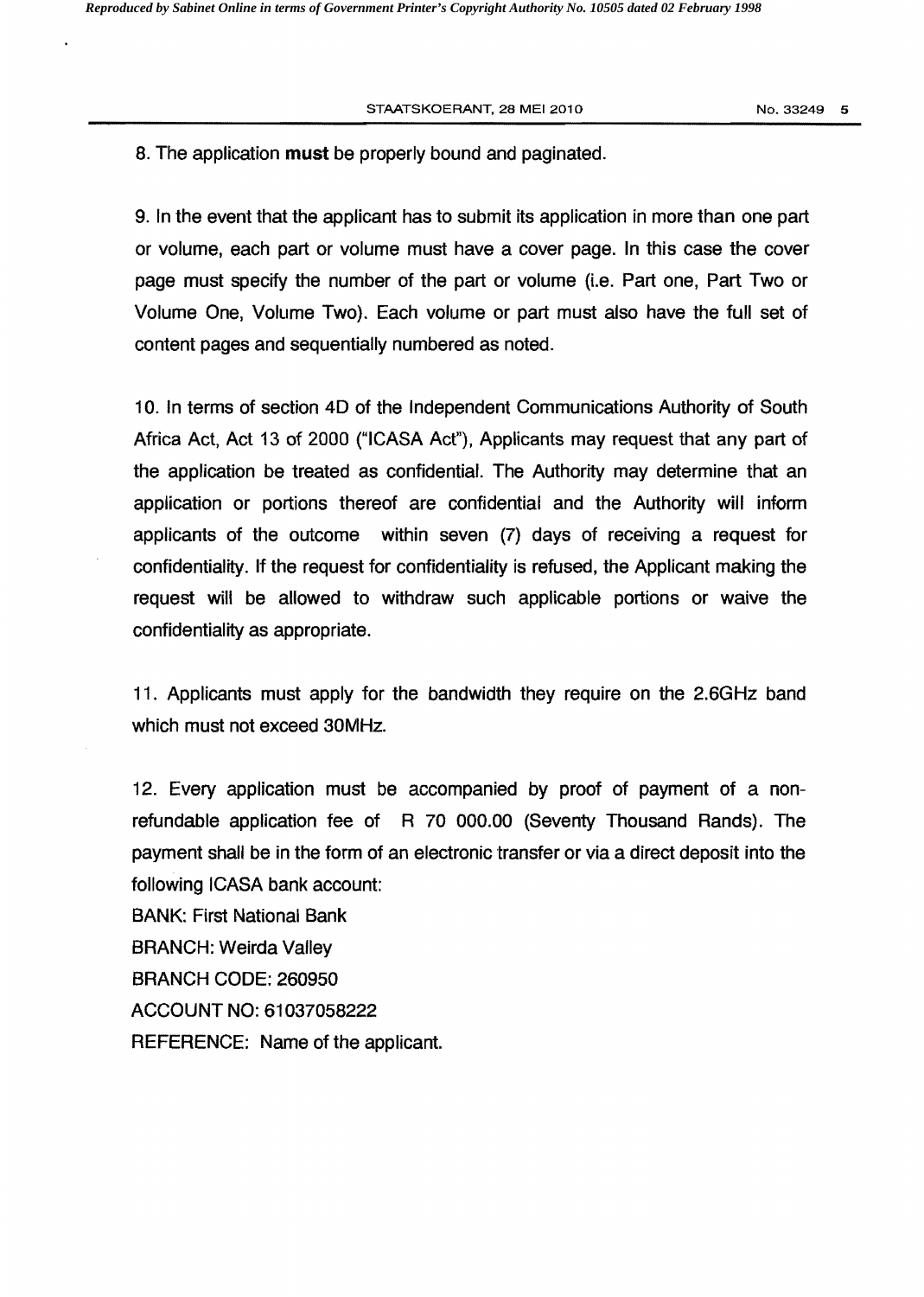13. Applications must be submitted by no later than 16HOO on 25 June 2010 (Central African Time).

13.1 The time indicated on the clock in the reception hall of Block B of ICASA, will be regarded as the correct time.

13.2 Applications must be addressed for the attention of the Chairperson and submitted to the General Manager: Licensing and Compliance at Block B, Pinmill Farm, 164 Katherine Street, Sandton, Johannesburg.

14. When receiving applications, the Authority shall affix on each container the time of receipt and shall provide each applicant with an acknowledgement. Applications received after the deadline will not be accepted or considered by the Authority.

15. Failure to comply with any of these requirements and provisions of the Spectrum Licensing Framework Regulations will render the application null and void.

16. The available licences in the deSignated range shall be awarded using a competitive processes. The following four (4) stages will be followed:

- Phase 1 Prequalification criteria
- Phase 2- Auction.
- Phase 3- Business plan assessment
- Phase 4- Granting of licences

17. This stage sets out the minimum requirements that must be met in order for a person to participate in a competitive licensing process. In this case the minimum requirement is the attainment of the minimum 30% of ownership by HOI and possession of an I-ECNS licence. Applicants with less than 30% ownership by HDI at the time of application deadline will be disqualified, Applicants with 30% or more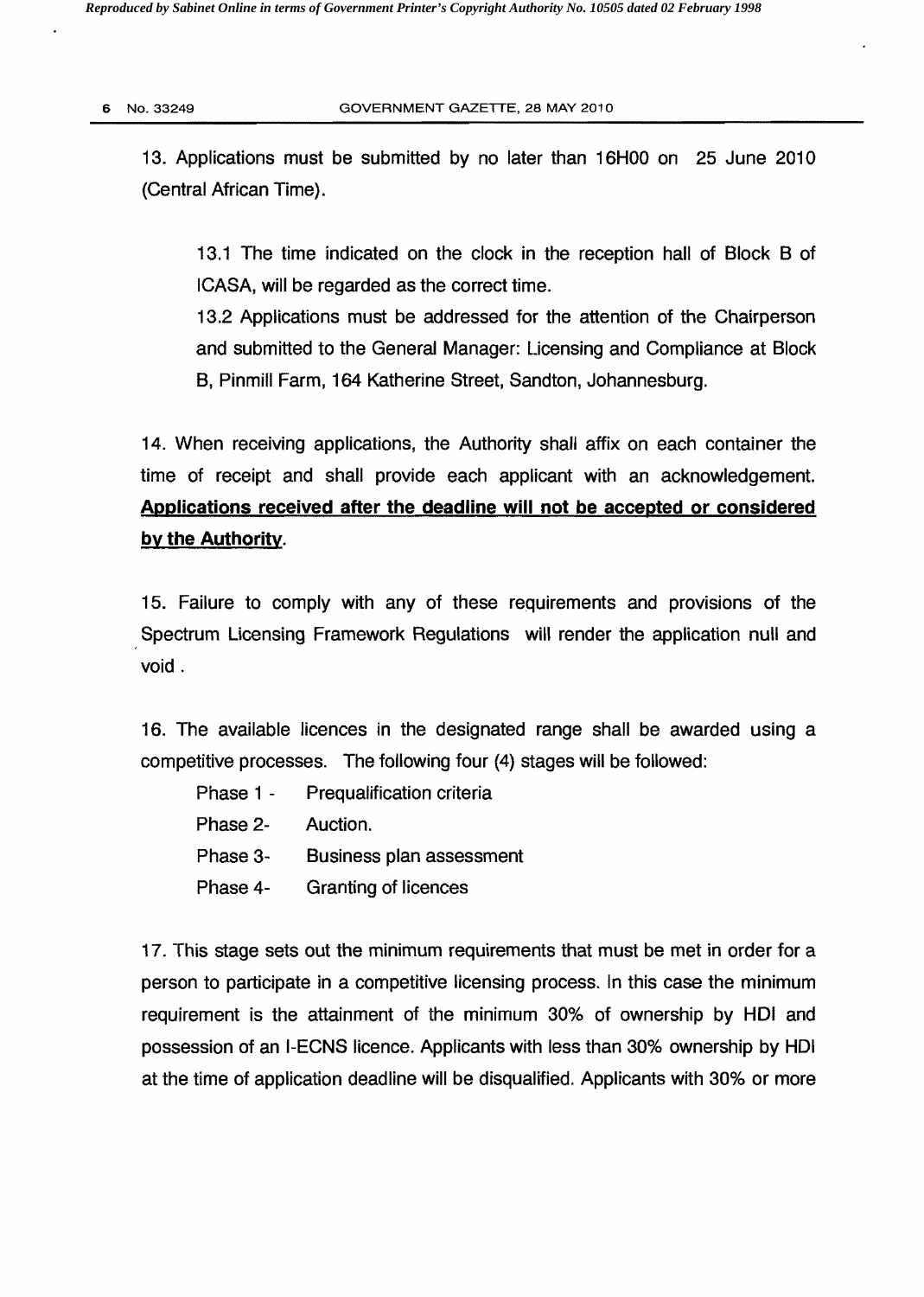STAATSKOERANT, 28 MEI 2010 **No. 33249 7** No. 33249 7

HOI and who are in possession of an I-ECNS licence will move-on to the next stage which is Auction.

18 In case the prequalification criteria based on a minimum 30% ownership by HOI results in more qualifying entities than the available licences, the Auction phase will be implemented. Applicants who have a minimum 30% of ownership by HOI and are in possession of an I-ECNS licence will be eligible to participate in an Auction.

- (a) The reserve price for the auction is set at a bank guaranteed cheque of R7S0 000.00 (Seven Hundred and Fifty Thousand Rands) . This amount is refundable to unsuccessful bidders. The Authority will not accept post-dated cheques.
- (b) The auction will be conducted in accordance with the following manner and procedure:
	- (i) An ascending price closed bid auction will be utilised. Participants will bid against one another, with each subsequent bid higher than the previous bid. An auctioneer/Authority will announce prices and and pronounce the highest bid.
	- (ii) The auction will end when participants are not willing to bid further, at which point the highest bidder pays their bid.
- (c) It is the responsibility of the participants to arrange their own finance. Payments must be made within ten (10) working days by the successful bidders.

19. Once the Authority has satisfied itself that the qualifying entities have submitted all the required information, spectrum licences will be granted.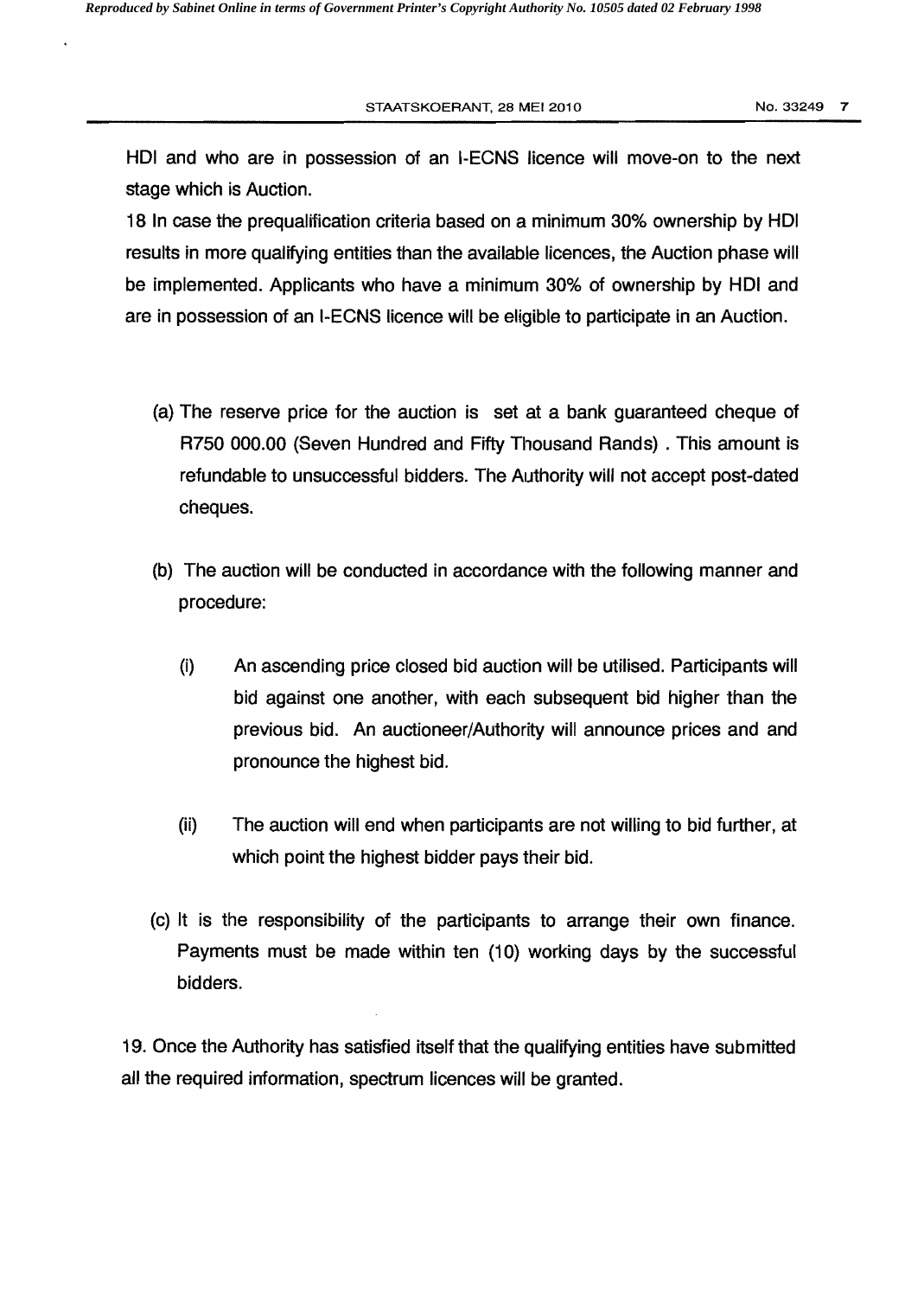20. The 2.6GHz band licences are for National coverage. The Authority requires that the licencees achieve population coverage of 50% by the end of two-years of licence being granted. This will form part of the licence terms and conditions.

### **SCHEDULE B**

| 1. PARTICULARS OF THE APPLICANT                                                                     |  |
|-----------------------------------------------------------------------------------------------------|--|
| Full name of applicant:                                                                             |  |
| Designated contact person:                                                                          |  |
| Applicant's street address:                                                                         |  |
| Applicant's principal place of business (if different from street address):                         |  |
| Applicant's postal address:                                                                         |  |
| Applicant's phone number/s:                                                                         |  |
| Applicant's fax number/s:                                                                           |  |
| E-mail address of designated contact person:                                                        |  |
| 2. LEGAL FORM OF APPLICANT                                                                          |  |
| Indicate if the Applicant is:                                                                       |  |
| Partnership                                                                                         |  |
| juristic person                                                                                     |  |
| other (specify)                                                                                     |  |
| If the registrant is a juristic person:                                                             |  |
| Indicate the legal form of the Applicant(e.g. private company incorporated in terms of the          |  |
| Companies Act, 1973):                                                                               |  |
| Registration number of the Applicant:                                                               |  |
| Attach certified copies of the Applicant's certificate of incorporation and memorandum and articles |  |
| of association or other constitutive documents of the Applicant (e.g. memorandum and articles of    |  |

of association or other constitutive documents of the Applicant (e.g. memorandum and articles of association, association agreement, constitution) indicating the applicant's compliance with the requirements of section 5(8) (b) of the Act, including shareholders' agreement and/or partnership agreements.

## ATTACH AS APPENDIX 2.1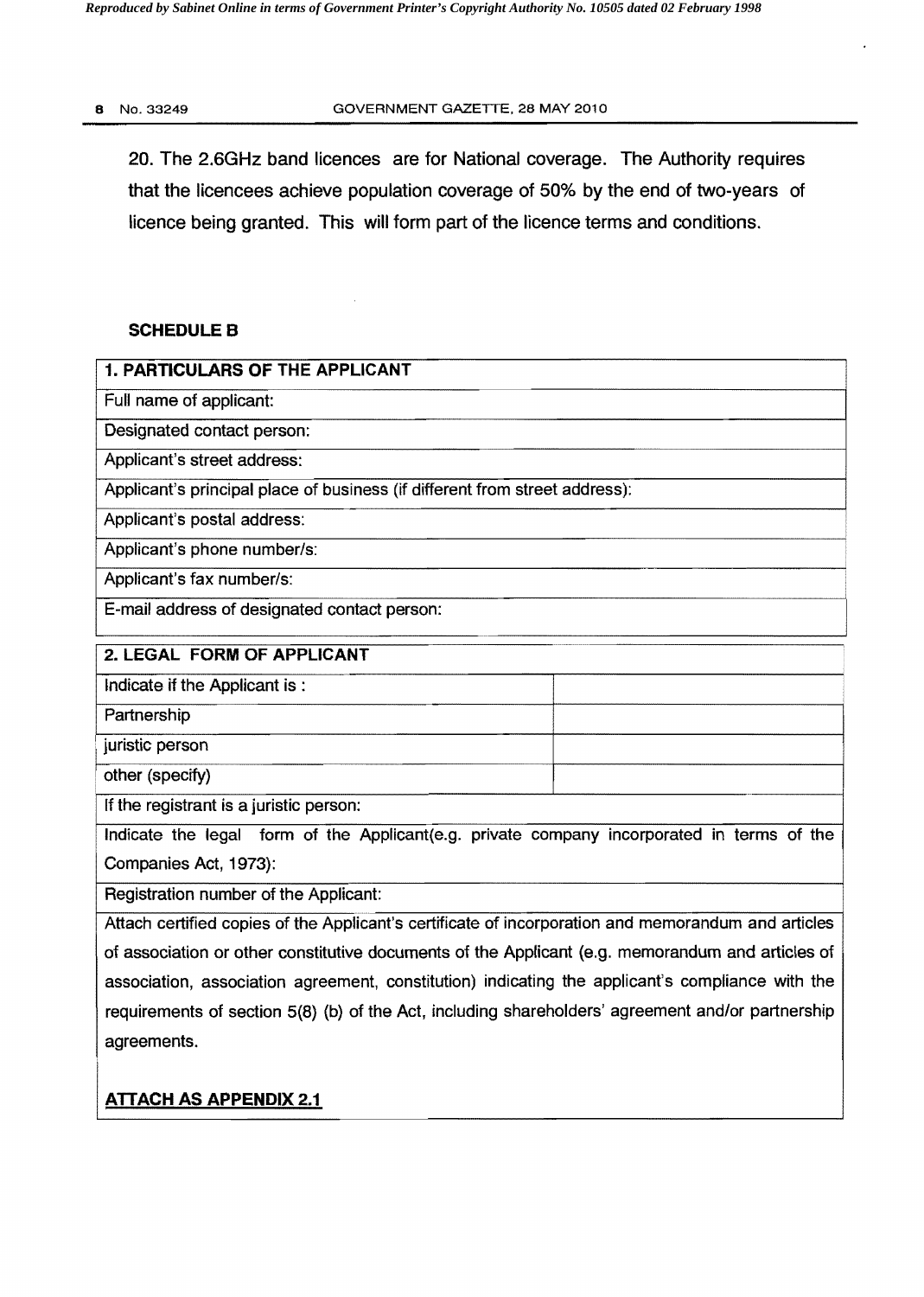STAATSKOERANT, 28 MEI 2010 NO. 33249 9

i

Provide a written undertaking that the registrant will comply with section 5(8) (b) of the Act.

# ATTACH AS APPENDIX 2.2

Indicate when and how the registrant will comply with section 5(8) (b) of the Act.

Provide a resolution authorizing the signatory to this application to sign this application and/or to represent the applicant in respect of this application.

# ATTACH AS APPENDIX 2.3

## 3. SERVICE DETAILS

Proposed service name:

Nature of proposed service:

## 4. PARTICIPATION, OWNERSHIP AND CONTROL - ATTACH AS APPENDIX 4

The applicant is required to demonstrate the involvement of Historically Disadvantaged Individuals at the following levels.

! -Participation at Board Level

-Participation at Operational level

-Participation in Management

-Beneficial Participation

# 5. CONSUMER BENEFITS - ATTACH AS APPENDIX 5

Service Innovation and packaging.

Tarrif level and flexibility

. Quality of Service

Geographic Coverage

## 6. BUSINESS PLAN - ATTACH AS APPENDIX 6

The Applicant must provide proof to the satisfaction of the Authority that it has a minimum of 30% equity ownership by persons from Historically Disavantaged Groups. The Applicant must provide the certified copies of the identity documents of such persons and shares owned by each person.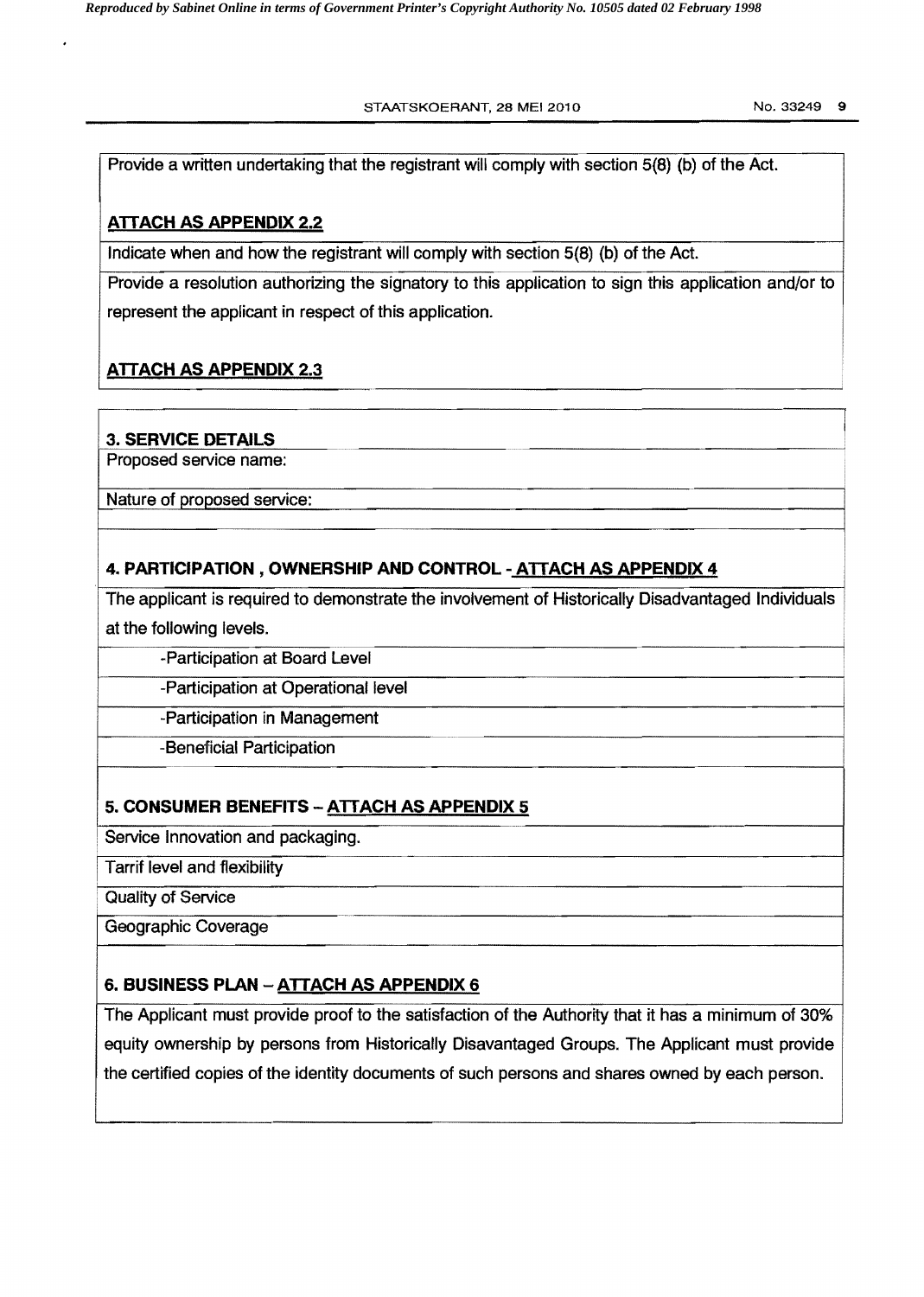## **7 TECHNICAL PLAN - AITACH AS APPENDIX 7**

Network coverage and detailed schedule of roll-out plans

Details of Network capacity requirements

Demonstrate the efficient utilisation of the radio frequency spectrum

Details of technology solution selected

Details of applicant's plans for network and and its security